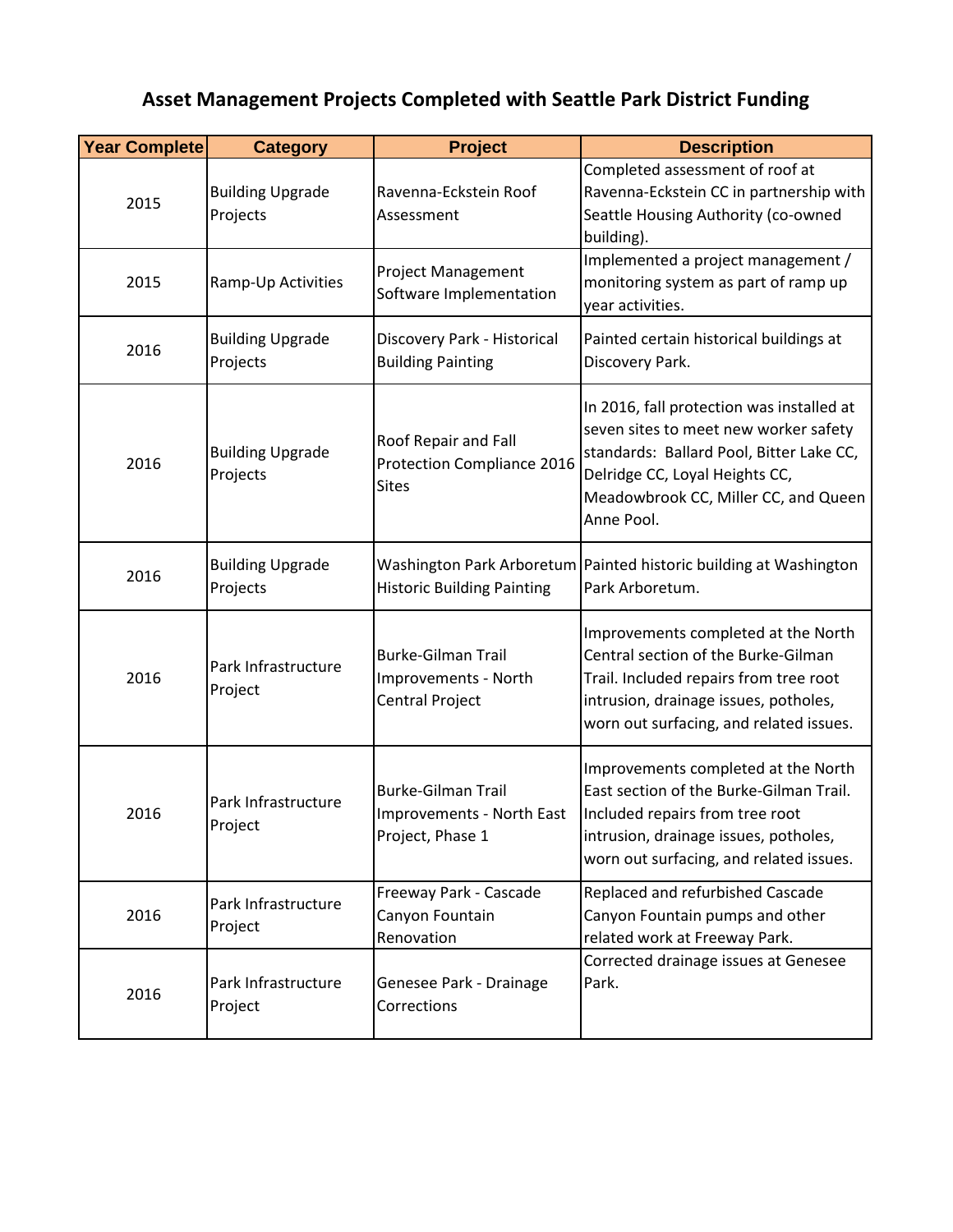| <b>Year Complete</b> | <b>Category</b>                | <b>Project</b>                                                     | <b>Description</b>                                                                                                                                                                                                 |
|----------------------|--------------------------------|--------------------------------------------------------------------|--------------------------------------------------------------------------------------------------------------------------------------------------------------------------------------------------------------------|
| 2016                 | Park Infrastructure<br>Project | Green Lake Park - Piling<br>Replacement                            | Replaced the swimming beach pilings at<br>Green Lake Park. The pilings establish<br>deep and shallow swimming areas, as<br>well as separating swimming and<br>boating activities.                                  |
| 2016                 | Park Infrastructure<br>Project | Laurelhurst Playfield Tennis<br>Court-Sewer/Drainage<br>Renovation | Renovated sewer and drainage system<br>at the Laurelhurst Playfield Tennis<br>Courts.                                                                                                                              |
| 2016                 | Park Infrastructure<br>Project | <b>Study: Pier Maintenance</b><br>Plan Update                      | Completed a study responding to a city<br>rule that requires evaluation of wood<br>piers along the waterfront every five<br>years.                                                                                 |
| 2016                 | Park Infrastructure<br>Project | Technology Infrastructure<br>Upgrade - 2016 Sites                  | T1 to Fiber Conversion Program 2016:<br>Upgraded technology infrastructure<br>(from T1 to fiber) at Arboretum<br>facilities, Colman Pool, Jefferson CC,<br>Rainier CC, and Van Asselt CC.                          |
| 2016                 | Play Area Renovation           | Play Area Renovation -<br><b>Gilman Park</b>                       | Renovated the play area at Gilman<br>Playground. Improvements included<br>replacement of equipment, providing<br>ADA access, replacement of surfacing,<br>containment renovation, and related<br>work.             |
| 2016                 | Play Area Renovation           | Play Area Renovation -<br><b>Licton Springs</b>                    | Renovated the play area at Licton<br>Springs Park. Improvements included<br>replacement of equipment, providing<br>ADA access, replacement of surfacing,<br>containment renovation, and related<br>work.           |
| 2016                 | Play Area Renovation           | Play Area Renovation -<br>Lincoln Park North                       | Renovated the play area at Lincoln Park<br>North Playground. Improvements<br>included replacement of equipment,<br>providing ADA access, replacement of<br>surfacing, containment renovation, and<br>related work. |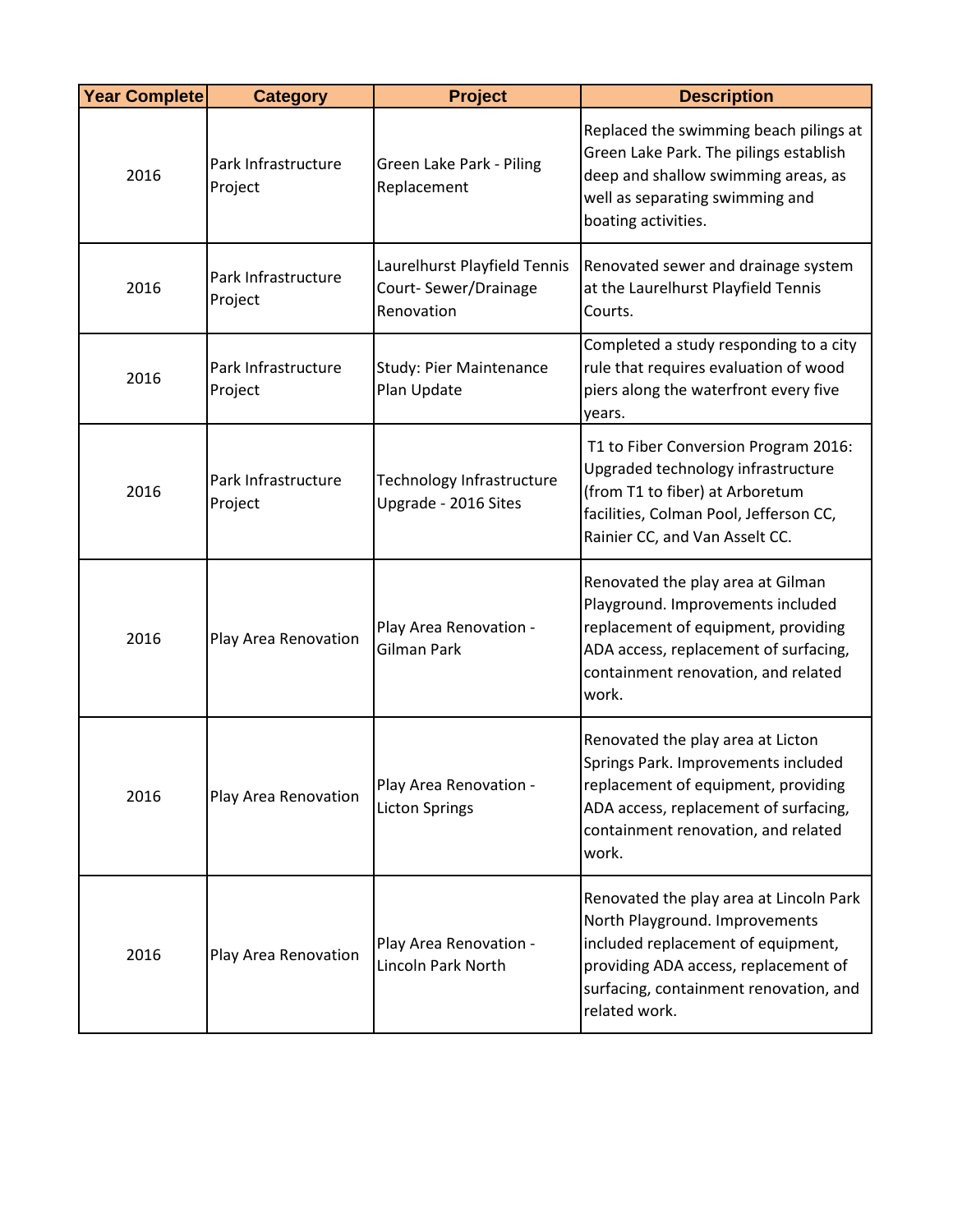| <b>Year Complete</b> | <b>Category</b>      | <b>Project</b>                                                                | <b>Description</b>                                                                                                                                                                                      |
|----------------------|----------------------|-------------------------------------------------------------------------------|---------------------------------------------------------------------------------------------------------------------------------------------------------------------------------------------------------|
| 2016                 | Play Area Renovation | Play Area Renovation -<br>Webster Playground                                  | Renovated the play area at Webster<br>Playground. Improvements included<br>replacement of equipment, providing<br>ADA access, replacement of surfacing,<br>containment renovation, and related<br>work. |
| 2016                 | Ramp-Up Activities   | <b>Pratt Park - Comfort Station</b><br>Planning                               | Planning for future renovation to<br>improve ADA access, ventilation,<br>finishes (walls and floors), and security.                                                                                     |
| 2016                 | Ramp-Up Activities   | <b>Study: Ballard Community</b><br><b>Center Renovation Study</b>             | Architectural and engineering study<br>identified upgrades and maintenance<br>improvements; included an examination<br>of code compliance (i.e. ADA).                                                   |
| 2016                 | Ramp-Up Activities   | Study: Burke-Gilman Trail<br><b>Condition Assessment</b>                      | Completed condition assessment of<br>Burke-Gilman trail in collaboration with<br>Seattle Department of Transportation.                                                                                  |
| 2016                 | Ramp-Up Activities   | Study: City Wide Pools Roof<br><b>Integrity Testing</b>                       | Roof intrusion testing was conducted at<br>the following pools: Evers, Madison,<br>Meadowbrook, Mounger, Queen Anne,<br>Southwest, and Ballard.                                                         |
| 2016                 | Ramp-Up Activities   | Study: City Wide Pools<br>Seismic Evaluation                                  | A seismic review was conducted at the<br>following pools: Evers, Madison,<br>Meadowbrook, Queen Anne, Southwest,<br>and Ballard                                                                         |
| 2016                 | Ramp-Up Activities   | <b>Study: Community Center</b><br><b>Prioritization Strategy</b>              | Condition Assessment Study completed<br>in 2016 for the following community<br>centers: Green Lake, Hiawatha,<br>Jefferson, Loyal Heights, Magnolia,<br>Queen Anne, South Park, Lake City.              |
| 2016                 | Ramp-Up Activities   | Study: Madison Pool<br><b>Building Seismic</b>                                | Structural engineering for the seismic<br>evaluation of the Madison Pool was<br>completed to determine the scope,<br>schedule, and budget for a future<br>project.                                      |
| 2016                 | Ramp-Up Activities   | Study: Ravenna-Eckstein<br><b>Community Center</b><br><b>Renovation Study</b> | Condition Assessment Study completed<br>for Ravenna-Eckstein Community<br>Center.                                                                                                                       |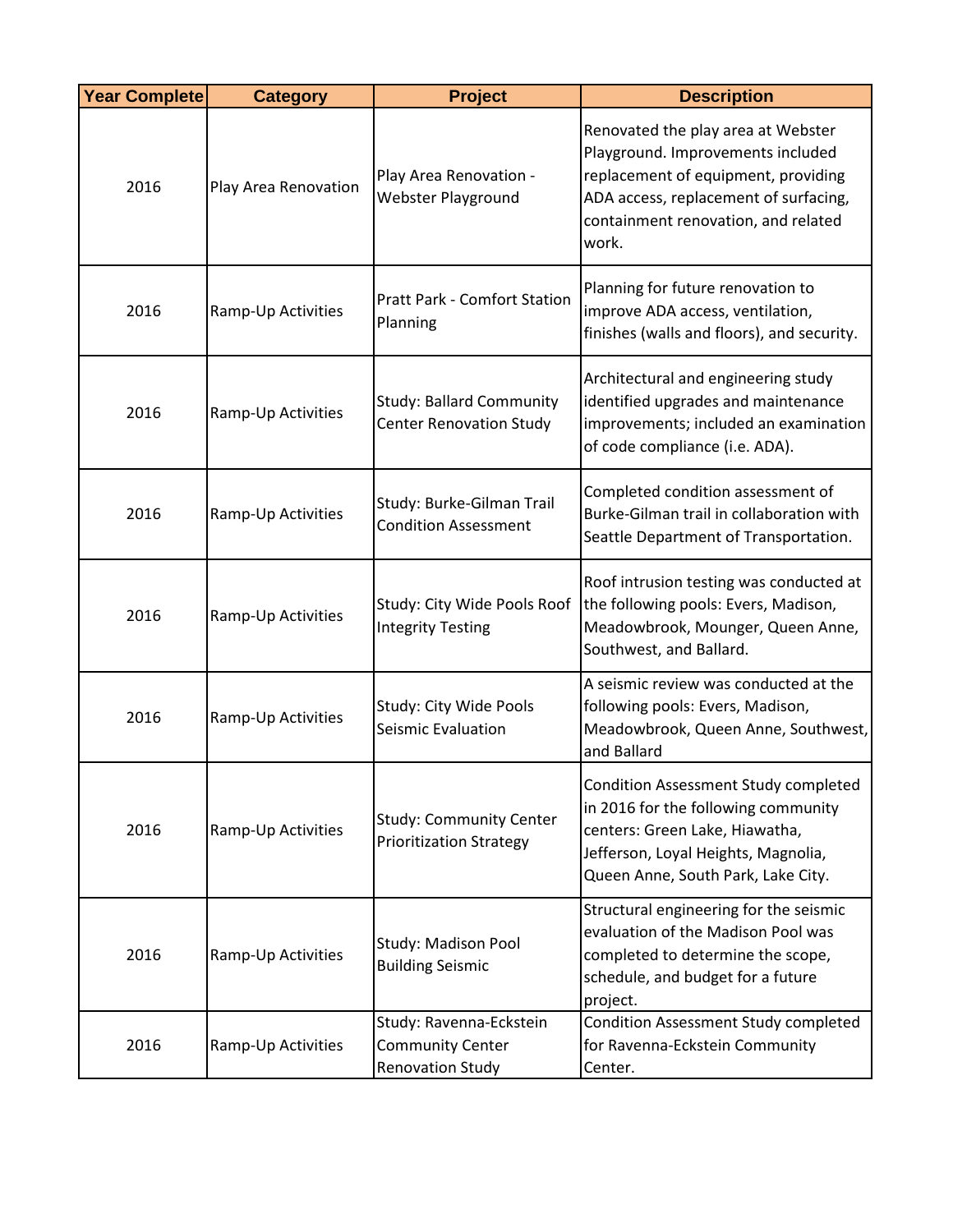| <b>Year Complete</b> | <b>Category</b>                               | <b>Project</b>                                                           | <b>Description</b>                                                                                                                                                                                                                                                                                    |
|----------------------|-----------------------------------------------|--------------------------------------------------------------------------|-------------------------------------------------------------------------------------------------------------------------------------------------------------------------------------------------------------------------------------------------------------------------------------------------------|
|                      |                                               |                                                                          | Completed planning for Seattle Parks &<br>Recreation ADA Transition Plan.                                                                                                                                                                                                                             |
| 2017                 | <b>Accessibility Projects -</b><br><b>ADA</b> | <b>ADA Compliance Program</b><br>Ramp Up Activities                      | Partially funded ADA accessibility<br>projects at the following sites:<br>Design Phase activities: Meadowbrook,<br>Garfield and Delridge Community<br>Centers.<br><b>Construction Phase activities:</b><br>Georgetown Playfield and Bitter Lake<br>Community Center.                                  |
| 2017                 | <b>Accessibility Projects -</b><br><b>ADA</b> | Camp Long - West Comfort<br><b>Station Accessible Path</b><br>Renovation | Completed improvements to the west<br>ADA accessible path at Camp Long.                                                                                                                                                                                                                               |
| 2017                 | <b>Building Upgrade</b><br>Projects           | Alki Community Center Roof<br>Replacement                                | Replaced roof at Alki Community Center.                                                                                                                                                                                                                                                               |
| 2017                 | <b>Building Upgrade</b><br>Projects           | <b>Emergency Management</b><br>Program - Delridge<br>Generator Project   | Permanent generator and fuel tank<br>were installed at Delridge CC to power<br>facility in an emergency.                                                                                                                                                                                              |
| 2017                 | <b>Building Upgrade</b><br>Projects           | <b>Emergency Management</b><br>Program - Rainier Generator<br>Project    | Permanent generator and fuel tank<br>installed at Rainier CC to power facility<br>in an emergency for 7 days without<br>refueling.                                                                                                                                                                    |
| 2017                 | <b>Building Upgrade</b><br>Projects           | <b>Hutchinson Community</b><br><b>Center Roof Renovation</b>             | Replaced roof at Hutchinson Community<br>Center                                                                                                                                                                                                                                                       |
| 2017                 | <b>Building Upgrade</b><br>Projects           | Magnuson Park Building #27<br><b>Fire Service Line</b><br>Replacement    | Fire service lines to hydrants around<br>building and interior sprinkler system<br>replaced at Magnuson Park Building #27.                                                                                                                                                                            |
| 2017                 | <b>Building Upgrade</b><br>Projects           | <b>Meadowbrook Community</b><br>Center - Ceiling / Roof<br>Repair        | Repaired damage sections of the roof<br>and ceiling at Meadowbrook CC.<br>Installed support infrastructure for<br>future HVAC renovation (part of<br>upcoming pool project).                                                                                                                          |
| 2017                 | <b>Building Upgrade</b><br>Projects           | Peppi's Playground Comfort<br><b>Station Renovation</b>                  | Renovated Peppi's Playground Comfort<br>Station, including improved ADA access,<br>reconfiguration of toilet fixtures and<br>stalls, addition of grab-bars, raising of<br>seats, lowering of urinals, raising of<br>lavatories, addition of drainage, tiling,<br>sealing of floors, and related work. |